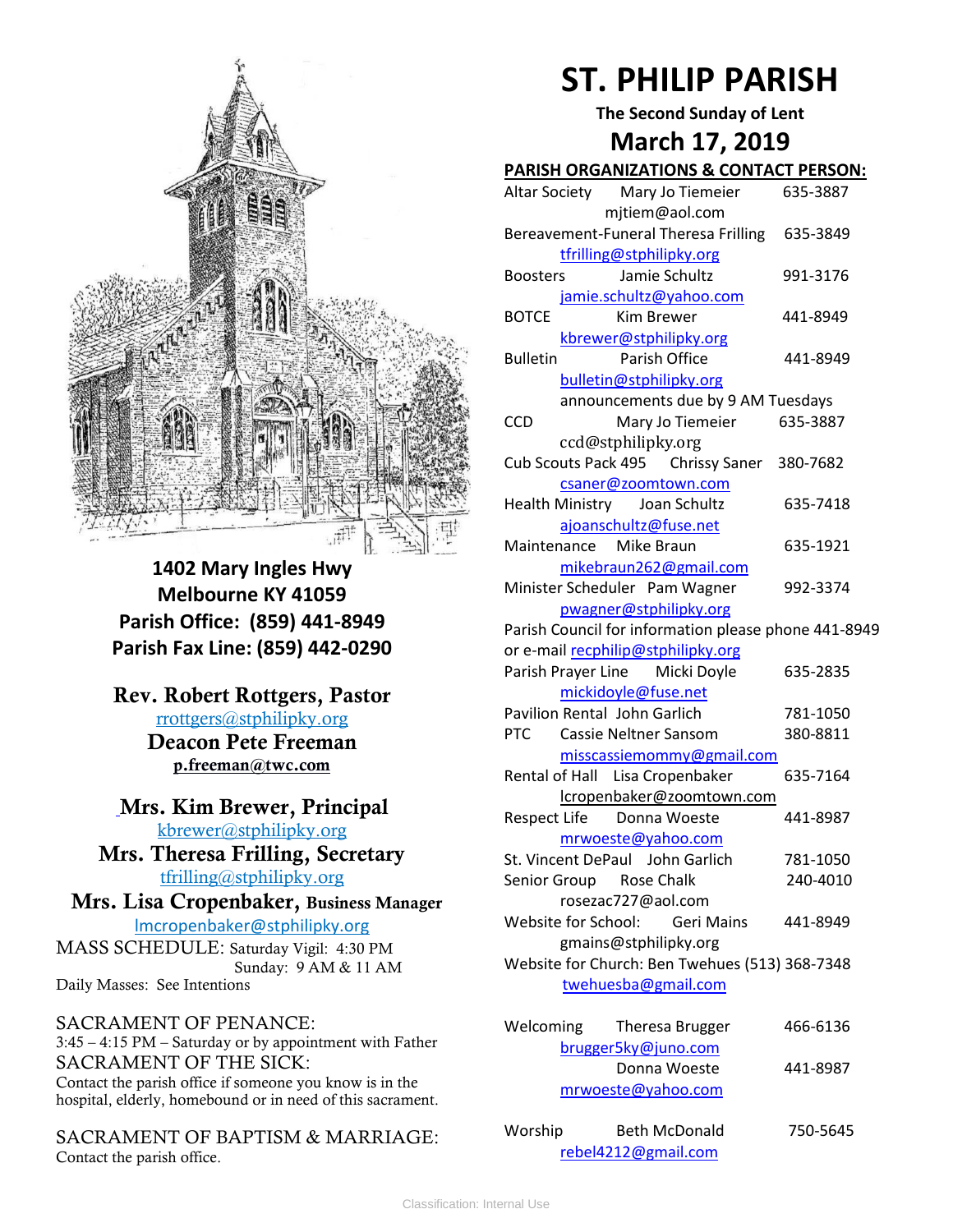# **MASS INTENTIONS:**

| <b>Saturday</b> | March 16               |
|-----------------|------------------------|
| 4:30 PM         | <b>Michael Neltner</b> |
|                 |                        |

# **Sunday March 17**

9:00 AM Robert Auston<br>11:00 AM Charlie Messm Charlie Messmer

# **Tuesday March 19**

7:00 PM Living & Deceased of Schroder Family

- **Wednesday March 20**
- 8:30 AM John Ollberding
- **Friday March 22** 8:30 AM Living & Deceased of St. Philip Parish
- **Saturday March 23** 4:30 PM Bob Huber

## **Sunday March 24**

| 9:00 AM  | <b>Frank Feinauer</b>                 |
|----------|---------------------------------------|
| 11:00 AM | <b>Cletus &amp; Donna Sue Reinert</b> |

## **March 10, 2019**

| Stewardship              | \$4,556  |
|--------------------------|----------|
| <b>Utility Fund</b>      | \$195    |
| <b>Endowment Fund</b>    | \$260    |
| Norbert Frilling Ed Fund | \$150    |
| Capital Campaign         | \$13,545 |
| Opportunities for Life   | \$20     |

# **St. Philip Capital Campaign Goal \$305,000**

A BIG thanks to all who have given to date.

| March 10            | No. of  | Amount  | Amount   |
|---------------------|---------|---------|----------|
|                     | Pledges | Pledged | Received |
| <b>Parishioners</b> | 84      | 116,765 | 76,164   |
| Non-                | 14      | 20,900  | 18,400   |
| parishioners        |         |         |          |
| Corporations        |         | 10,250  | 10,250   |
| Total               | 99      | 147,915 | 104,814  |

Out of 280 families we have received 84 pledges, 30%. When using your weekly envelope, please mark it "**Capital Campaign**". If using a blank envelope, please add your Parish ID Number. Remember to check with your employer for matching contributions. If you have any questions you can email [STPCapital@stphilipky.org](mailto:STPCapital@stphilipky.org) or call the rectory @ 859-441-8949.

# **Matching Gifts for Capital Campaign**

Please apply for Corporate Matching Gift Donations for St. Philip School. If you are currently employed

or retired from the following companies: Duke Energy, Fidelity Investments, Home Depot or GE. All offer 1:1 matching gift programs. Otherwise, contact your employment HR office to read guidelines on community gift programs.

## **St. Philip Parish Informative Meeting**

Monday March  $18<sup>th</sup>$  7 PM in Cafeteria all are invited

# **OTHERS FIRST FOR MARCH**

New Hope Center would appreciate the following donations. Diapers, onesies, sleepers all 0 to 12 months, baby wipes, bottles, sippy cups and baby toiletries (no powder).

# **ST. PHILIP SCHOOL NEWS**

2019-2020 SCHOOL REGISTRATION: Parents, please complete the registration papers/tuition contract and return them to school immediately. I need this information to help us proceed with necessary plans and purchases for the next school year. Contact Mrs. Brewer in the school office for more information (859.441.3423 ext. 4) or email at [kbrewer@stphilipky.org.](mailto:kbrewer@stphilipky.org)

St. Philip School Open House Sunday, **March 17th** from 10:00-12:30.

## **IMPORTANT DATES**

- 3/17 St. Philip School Open House 10-12:30
- 3/17 Boosters Meeting 7:30 pm Parish Center
- 3/20 Boosters Award Banquet 6:30 pm Gym
- 3/21 All-school Penance Service; 10 am
- 3/21 2nd grade Retreat (School and CCD kids); 4:00-6:00 pm
- 3/24 St. Philip Parish First Communion; 11:00 am Mass

4/1-4/5 Spring Break- no school

4/14-4/17 Scholastic Book Fair at St. Philip

**Catholic Literature Club** Join young adults (18 - 39) from across the diocese to launch a Catholic Lit Club! Build community by meeting monthly to read and discuss great works of Catholic fiction. This kick-off meeting will be at the Holy Family Center on St. Joseph's (Cold Spring KY) Campus at 6:45 pm on Thursday March 21st. For more info email [CathLitClub@gmail.com](mailto:CathLitClub@gmail.com) or find us on facebook by searching "@CathLitClub"

# **St. Vincent DePaul Members**

Our March meeting will be Thursday the 28th. Please join us at 7:00 pm in the school library.